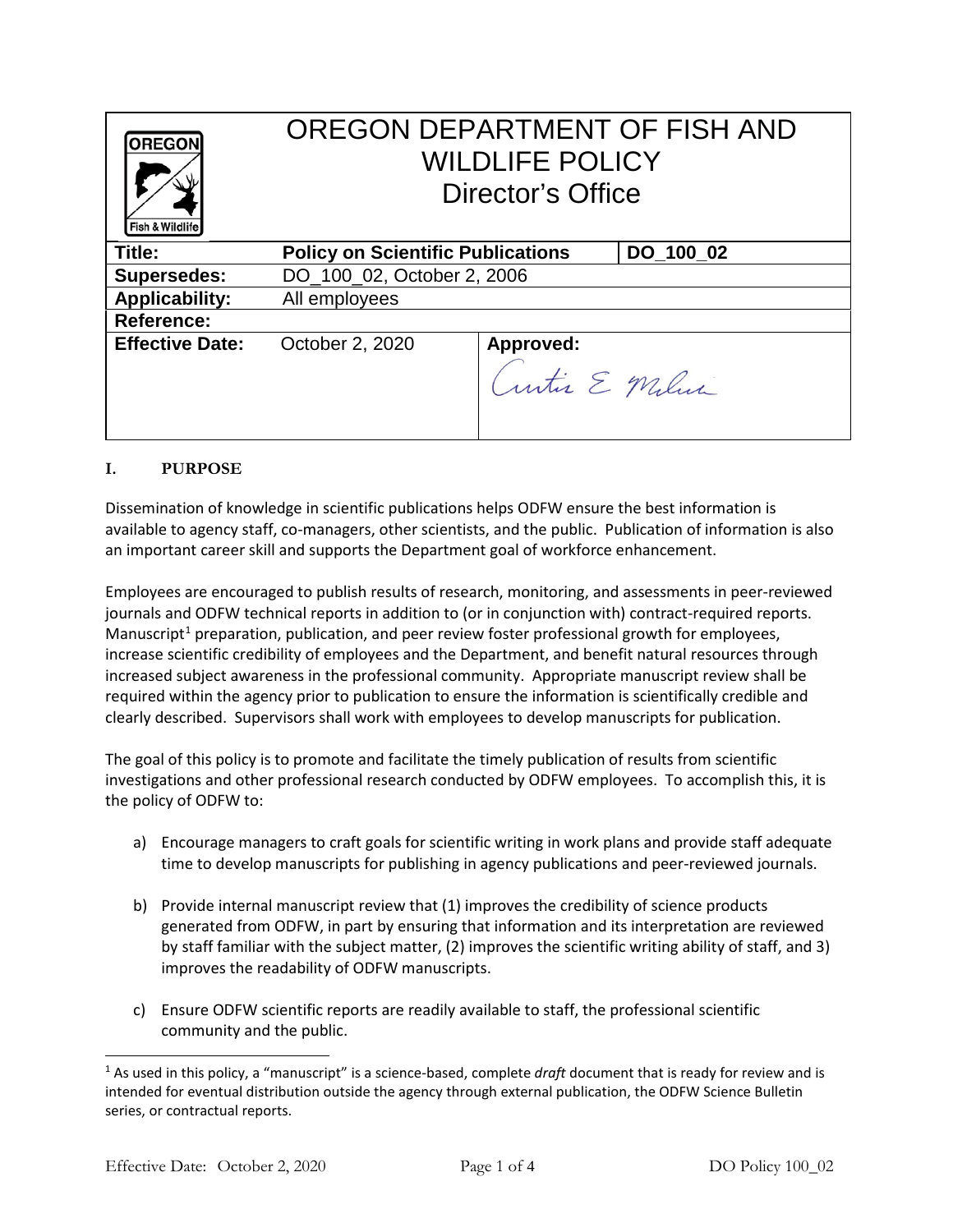d) Use the ODFW Science Bulletin series as the primary vehicle to disseminate scientific information when the material is not otherwise published (e.g., in a peer-reviewed journal or as a contract deliverable).

## **II. POLICY**

As used in this policy, "**report**" includes documents intended for external distribution, including manuscripts submitted for publication (e.g., peer-reviewed journals, book chapters, science columns, etc.), ODFW Science Bulletins, and reports prepared as a requirement for a contract. There are no formal guidelines for briefs, white papers, protocol manuals, literature reviews, or other technical documents intended primarily for internal staff use or limited distribution.

- A. **Workforce enhancement and work plan development**: ODFW encourages workforce enhancement, including development of technical writing and editing skills. ODFW leadership expects staff conducting scientific investigations to compile, analyze, and interpret findings and to consolidate them into written publications. Participation in the peer-review process by scientific and technical staff is highly encouraged. Time to prepare and review publications will be allocated in the employee's work plan and their accomplishments in this area will be considered in performance evaluations.
- B. **Report style**: ODFW standards and guidelines for the content and format of publications should generally follow the conventions of the American Fisheries Society [\(www.fisheries.org\)](http://www.fisheries.org/), the Wildlife Society [\(www.wildlife.org\)](http://www.wildlife.org/), a style identified by the journal to which a manuscript is to be submitted, or the organization funding the investigation. A default report template is provided by the agency (Section D); it is intended to be flexible so as to accommodate different report formats, such as those required by a funding agency. For non-technical material intended for the general public (e.g., Commission briefing packets, legislative testimony, field reports), please refer to the ODFW Editorial Style Guide.
- C. **Report review**: All documents intended for external distribution are expected to be reviewed by appropriate ODFW staff prior to their submission for external publication or finalization as an agency report. Review is required in all cases where ODFW staff have primary authorship or coauthorship of a manuscript. The purpose of the review is to:
	- Promote high quality, clearly-written text, tables and figures.
	- Ensure the information and analyses in the publication are accurate and appropriately applied.
	- Ensure collaborators and those within the geographic or administrative sphere of the investigation have commented on the publication and those comments have been adequately addressed.
	- Ensure conclusions in the publication are logical and appropriately applied.
	- Protect and preserve the scientific integrity of the investigation, so that the information and conclusions are recognized as credible and reproducible.

In addition to work unit quality control practices, authors should seek reviews to ensure there are no major concerns from other portions of the agency before a manuscript is submitted or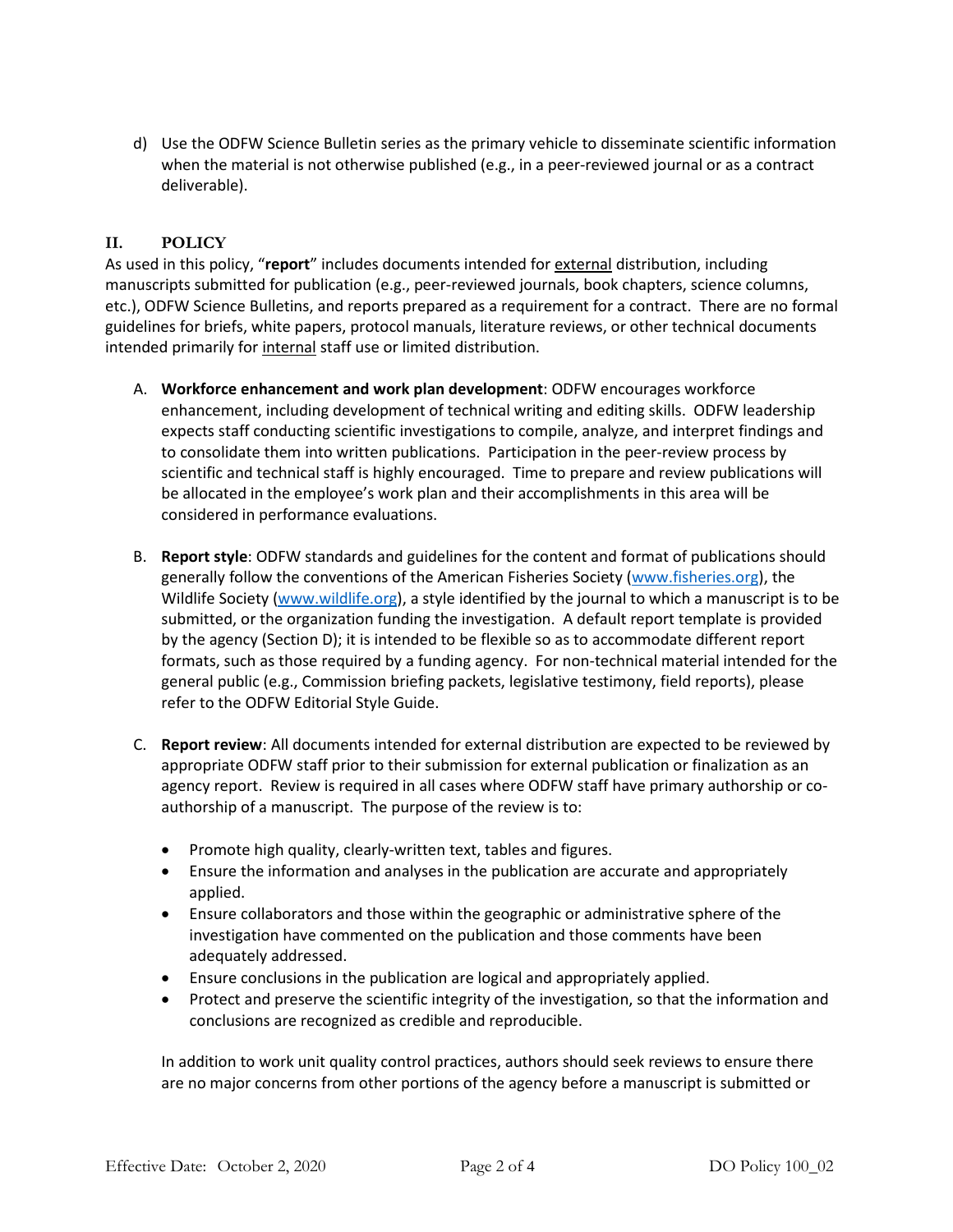reports are finalized. Reviews should be solicited from appropriate staff within the following groups (excluding the group within which the author resides):

- The Regional District(s) in which the work occurred;
- The Divisional Program(s) with policy-related responsibility;
- The Fish or Wildlife Research Program with related technical expertise, and
- An independent external reviewer (optional)

External reviewers are appropriate when non-ODFW staff have contributed to a study or provided funding, specific technical expertise is needed, or a manuscript is submitted to a journal.

ODFW staff who are co-authors with an external primary author should convey the need for internal review to the primary author, and assure that timely internal reviews are coordinated during an appropriate point in the development of the manuscript.

The level of review should be commensurate with the complexity and relevance of the report. **Routine annual progress reports (including those for contracts) and others that have little or no interpretation of results, do not contain recommendations, and are not likely to be controversial are only required to be reviewed within work units by appropriate staff.** Additional review by the individuals listed above is encouraged in furtherance of the policy's purpose.

Draft reports should be distributed externally only as necessary to facilitate appropriate review; these should be clearly marked using "Not for Distribution," "For Peer Review Only," "For Internal Use Only," or similar language.

Authors or their supervisors should contact potential reviewers early in the process to request their participation. Employees asked to review a manuscript are expected to respond to the request, whether they can accommodate it or not. If an employee agrees to review a manuscript, it is their obligation to conduct the review within four weeks, or another reasonable, agreed-upon period.

Manuscripts revised during an external peer-review process subsequent to the internal review do not need to be reviewed again unless major outcomes change; authors should consult with their manager for guidance.

Agency Leadership (i.e. Executive Leadership Team Member or Fish and Wildlife Team Member) retains authority to deny, delay, or modify publication of manuscripts with a) dubious scientific methods or findings or b) management implications or recommendations that conflict with the Agency mission, conflict with policies or laws, or do not provide adequate management context for the recommendations.

D. **ODFW Science Bulletins**: Replacing Information Reports and Progress Reports, the ODFW Science Bulletin series shall be the primary vehicle for reporting technical and scientific results not otherwise published in another format. The Science Bulletin may also be used to fulfill contract obligations when a particular format is not required by the contractor. These reports are reviewed through the process described above. The ODFW Science Bulletin template shall be